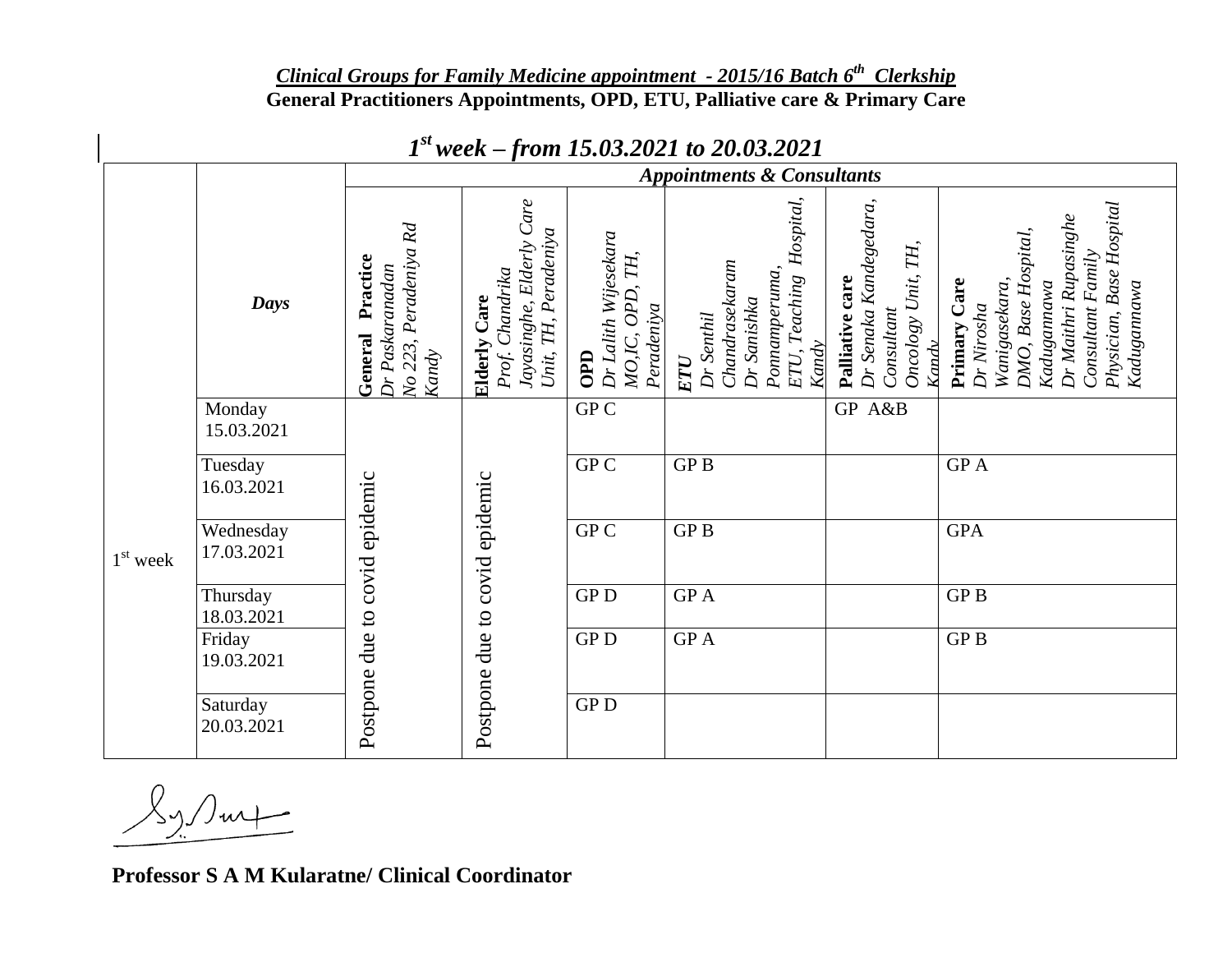|            |                         | <b>Appointments &amp; Consultants</b>                                          |                                                                                 |                                                                    |                                                                                                             |                                                                                           |                                                                                                                                                                                             |
|------------|-------------------------|--------------------------------------------------------------------------------|---------------------------------------------------------------------------------|--------------------------------------------------------------------|-------------------------------------------------------------------------------------------------------------|-------------------------------------------------------------------------------------------|---------------------------------------------------------------------------------------------------------------------------------------------------------------------------------------------|
|            | Days                    | Rd<br>Peradeniya<br>Practice<br>Dr Paskaranadan<br>General<br>No 223,<br>Kandy | Elderly<br>Prof. Chandrika<br>TН<br>Care<br>Jayasinghe,<br>Tare Unit<br>Elderly | Dr Lalith Wijesekara<br>TH,<br>OPD,<br>Peradeniva<br>MO,IC,<br>OPD | Hospital,<br>Chandrasekaram<br>Ponnamperuma,<br>ETU, Teaching<br>Dr Sanishka<br>Dr Senthil<br>Kandy.<br>ETU | Dr Senaka Kandegedara,<br>TH,<br>Oncology Unit,<br>Palliative care<br>Consultant<br>Kandy | <b>Base Hospital</b><br>Dr Maithri Rupasinghe<br>DMO, Base Hospital,<br>Family<br>Care<br>Wanigasekara,<br>Kadugannawa.<br>Kadugannawa<br>Dr Nirosha<br>Consultant<br>Physician,<br>Primary |
| $2nd$ week | Monday<br>22.03.2021    | due to covid epidemic<br>Postpone                                              | covid epidemic<br>due to<br>Postpone                                            | GP <sub>B</sub>                                                    |                                                                                                             | GP C&D                                                                                    |                                                                                                                                                                                             |
|            | Tuesday<br>23.03.2021   |                                                                                |                                                                                 | GP <sub>B</sub>                                                    | <b>GPD</b>                                                                                                  |                                                                                           | GP C                                                                                                                                                                                        |
|            | Wednesday<br>24.03.2021 |                                                                                |                                                                                 | GP <sub>B</sub>                                                    | <b>GPD</b>                                                                                                  |                                                                                           | GP C                                                                                                                                                                                        |
|            | Thursday<br>25.03.2021  |                                                                                |                                                                                 | GP A                                                               | ${\rm GP\,}{\rm C}$                                                                                         |                                                                                           | ${\rm GP}\, {\rm D}$                                                                                                                                                                        |
|            | Friday<br>26.03.2021    |                                                                                |                                                                                 | GP A                                                               | GP C                                                                                                        |                                                                                           | <b>GPD</b>                                                                                                                                                                                  |
|            | Saturday<br>27.03.2021  |                                                                                |                                                                                 | GP A                                                               |                                                                                                             |                                                                                           |                                                                                                                                                                                             |

## *2 nd week from 22.03.2021 to 27.03.2021*

**Professor S A M Kularatne / Clinical Co-ordinator**

 $\chi_{\gamma}$  sup